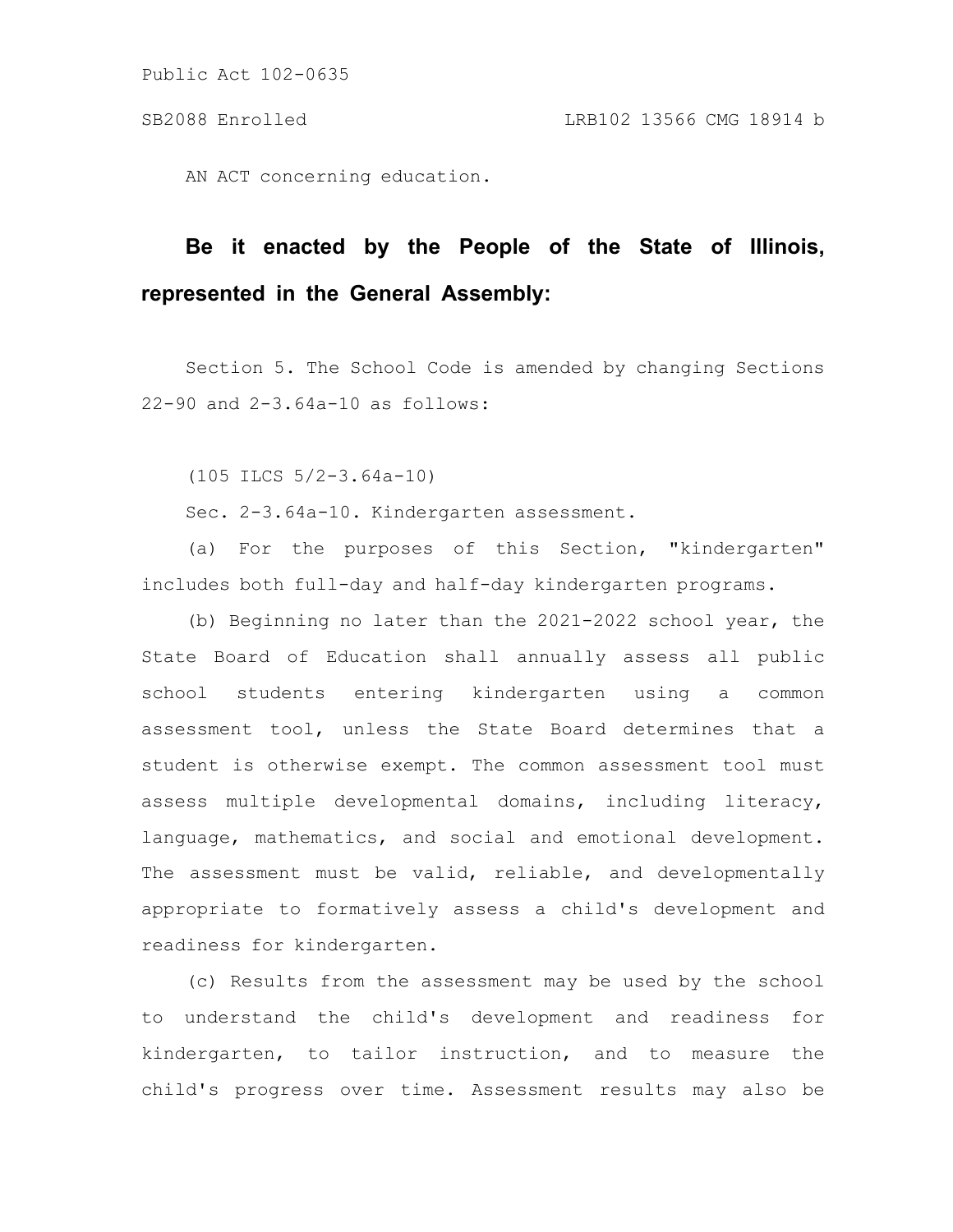#### SB2088 Enrolled LRB102 13566 CMG 18914 b

used to identify a need for the professional development of teachers and early childhood educators and to inform State-level and district-level policies and resource allocation.

The school shall make the assessment results available to the child's parent or guardian.

The assessment results may not be used (i) to prevent a child from enrolling in kindergarten or (ii) as the sole measure used in determining the grade promotion or retention of a student.

(d) On an annual basis, the State Board shall report publicly, at a minimum, data from the assessment for the State overall and for each school district. The State Board's report must disaggregate data by race and ethnicity, household income, students who are English learners, and students who have an individualized education program.

(e) The State Superintendent of Education shall appoint a committee of no more than 21 members, including consisting of parents, teachers, school administrators, assessment experts, and regional superintendents of schools, state policy advocates, early childhood administrators, and other stakeholders, to review, on an ongoing basis, the content and design of the assessment, the collective results of the assessment as measured against kindergarten-readiness standards, and other issues involving the assessment as identified by the committee.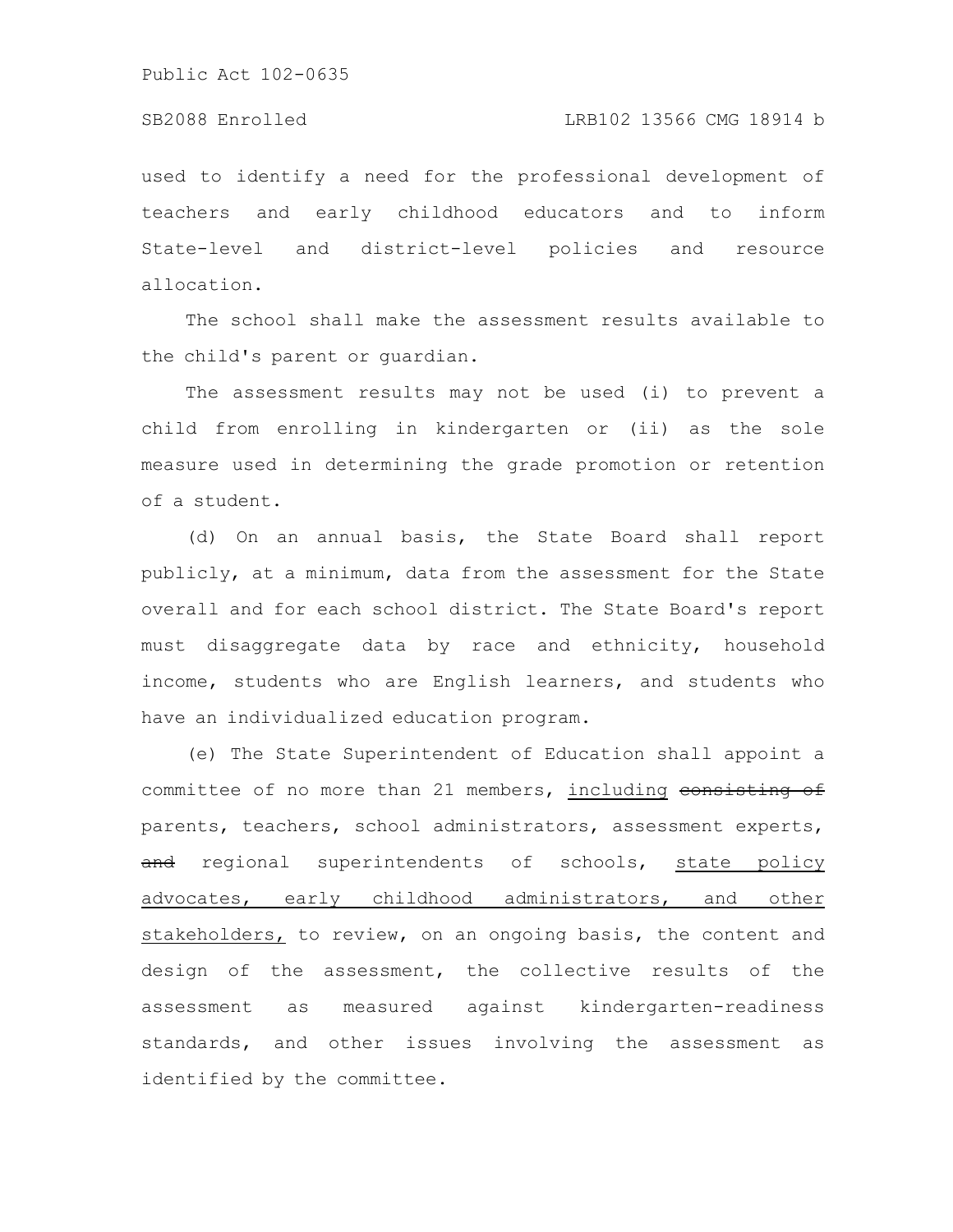### SB2088 Enrolled LRB102 13566 CMG 18914 b

The committee shall make periodic recommendations to the State Superintendent of Education and the General Assembly concerning the assessments.

(f) The State Board may adopt rules to implement and administer this Section.

(Source: P.A. 101-654, eff. 3-8-21.)

(105 ILCS 5/22-90)

(Section scheduled to be repealed on February 1, 2023) Sec. 22-90. Whole Child Task Force.

(a) The General Assembly makes all of the following findings:

(1) The COVID-19 pandemic has exposed systemic inequities in American society. Students, educators, and families throughout this State have been deeply affected by the pandemic, and the impact of the pandemic will be felt for years to come. The negative consequences of the pandemic have impacted students and communities differently along the lines of race, income, language, and special needs. However, students in this State faced significant unmet physical health, mental health, and social and emotional needs even prior to the pandemic.

(2) The path to recovery requires a commitment from adults in this State to address our students cultural, physical, emotional, and mental health needs and to provide them with stronger and increased systemic support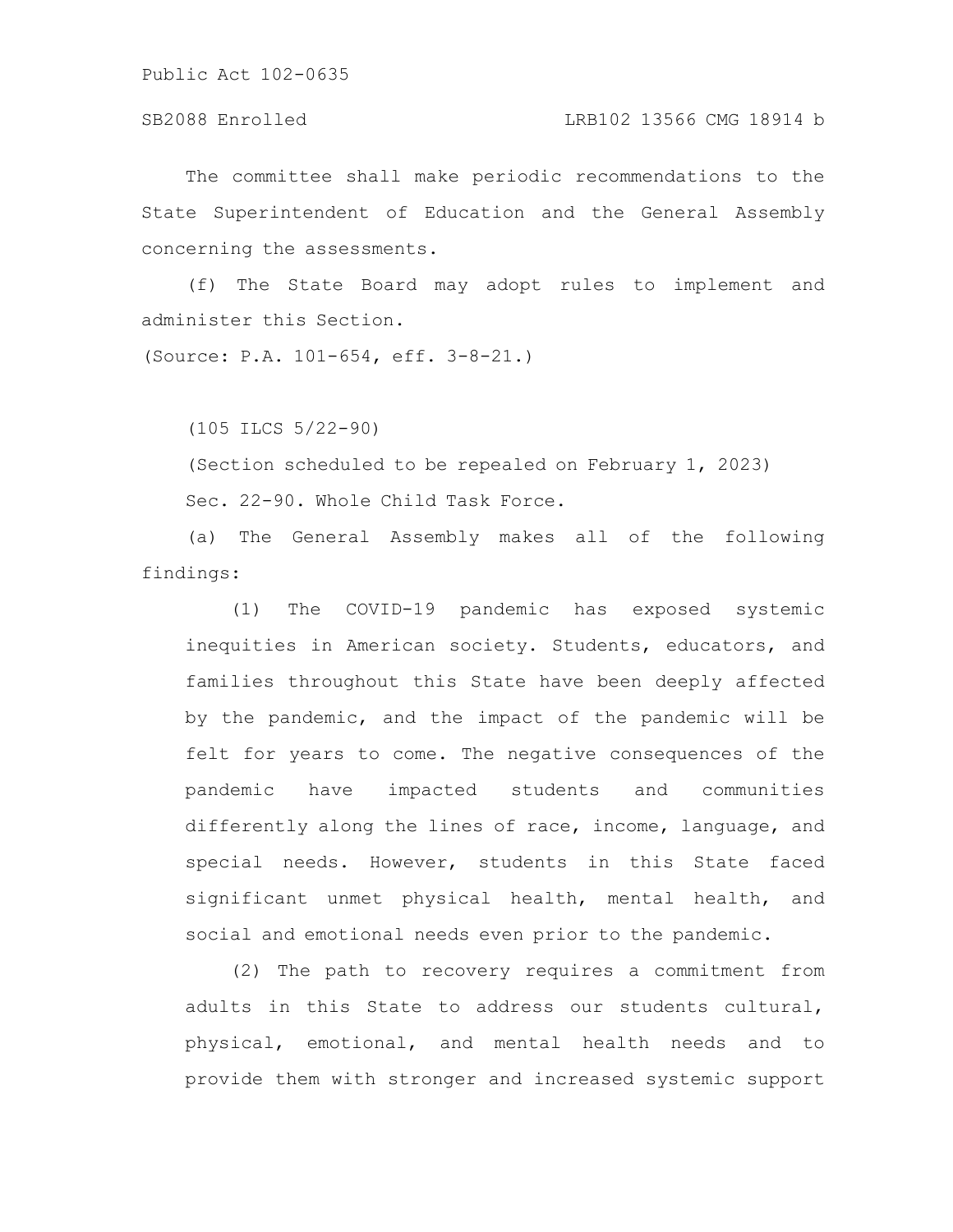### SB2088 Enrolled LRB102 13566 CMG 18914 b

and intervention.

(3) It is well documented that trauma and toxic stress diminish a child's ability to thrive. Forms of childhood trauma and toxic stress include adverse childhood experiences, systemic racism, poverty, food and housing insecurity, and gender-based violence. The COVID-19 pandemic has exacerbated these issues and brought them into focus.

(4) It is estimated that, overall, approximately 40% of children in this State have experienced at least one adverse childhood experience and approximately 10% have experienced 3 or more adverse childhood experiences. However, the number of adverse childhood experiences is higher for Black and Hispanic children who are growing up in poverty. The COVID-19 pandemic has amplified the number of students who have experienced childhood trauma. Also, the COVID-19 pandemic has highlighted preexisting inequities in school disciplinary practices that disproportionately impact Black and Brown students. Research shows, for example, that girls of color are disproportionately impacted by trauma, adversity, and abuse, and instead of receiving the care and trauma-informed support they may need, many Black girls in particular face disproportionately harsh disciplinary measures.

(5) The cumulative effects of trauma and toxic stress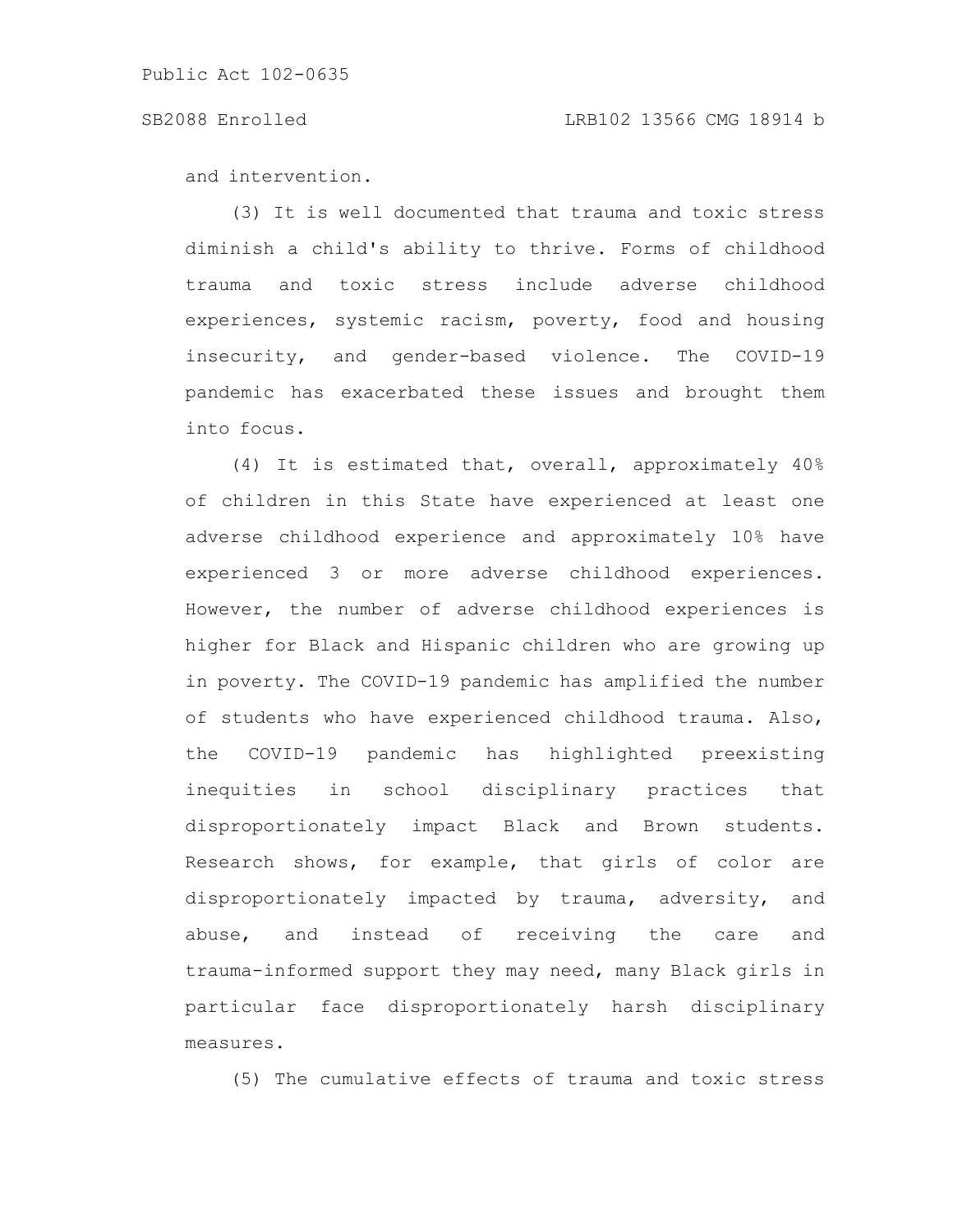adversely impact the physical health of students, as well as their ability to learn, form relationships, and self-regulate. If left unaddressed, these effects increase a student's risk for depression, alcoholism, anxiety, asthma, smoking, and suicide, all of which are risks that disproportionately affect Black youth and may lead to a host of medical diseases as an adult. Access to infant and early childhood mental health services is critical to ensure the social and emotional well-being of this State's youngest children, particularly those children who have experienced trauma.

(6) Although this State enacted measures through Public Act 100-105 to address the high rate of early care and preschool expulsions of infants, toddlers, and preschoolers and the disproportionately higher rate of expulsion for Black and Hispanic children, a recent study found a wide variation in the awareness, understanding, and compliance with the law by providers of early childhood care. Further work is needed to implement the law, which includes providing training to early childhood care providers to increase their understanding of the law, increasing the availability and access to infant and early childhood mental health services, and building aligned data collection systems to better understand expulsion rates and to allow for accurate reporting as required by the law.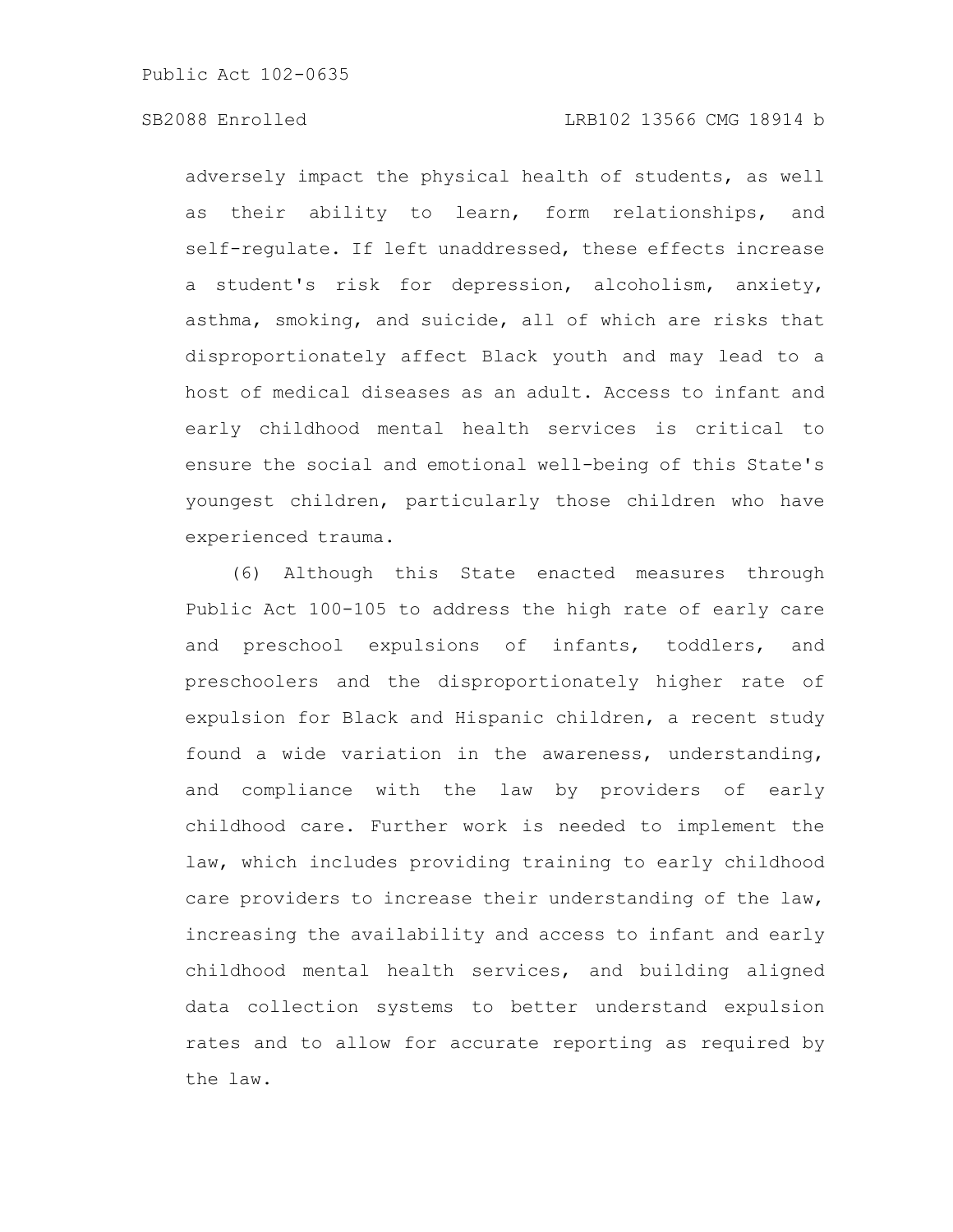### SB2088 Enrolled LRB102 13566 CMG 18914 b

(7) Many educators and schools in this State have embraced and implemented evidenced-based restorative justice and trauma-responsive and culturally relevant practices and interventions. However, the use of these interventions on students is often isolated or is implemented occasionally and only if the school has the appropriate leadership, resources, and partners available to engage seriously in this work. It would be malpractice to deny our students access to these practices and interventions, especially in the aftermath of a once-in-a-century pandemic.

(b) The Whole Child Task Force is created for the purpose of establishing an equitable, inclusive, safe, and supportive environment in all schools for every student in this State. The task force shall have all of the following goals, which means key steps have to be taken to ensure that every child in every school in this State has access to teachers, social workers, school leaders, support personnel, and others who have been trained in evidenced-based interventions and restorative practices:

(1) To create a common definition of a trauma-responsive school, a trauma-responsive district, and a trauma-responsive community.

(2) To outline the training and resources required to create and sustain a system of support for trauma-responsive schools, districts, and communities and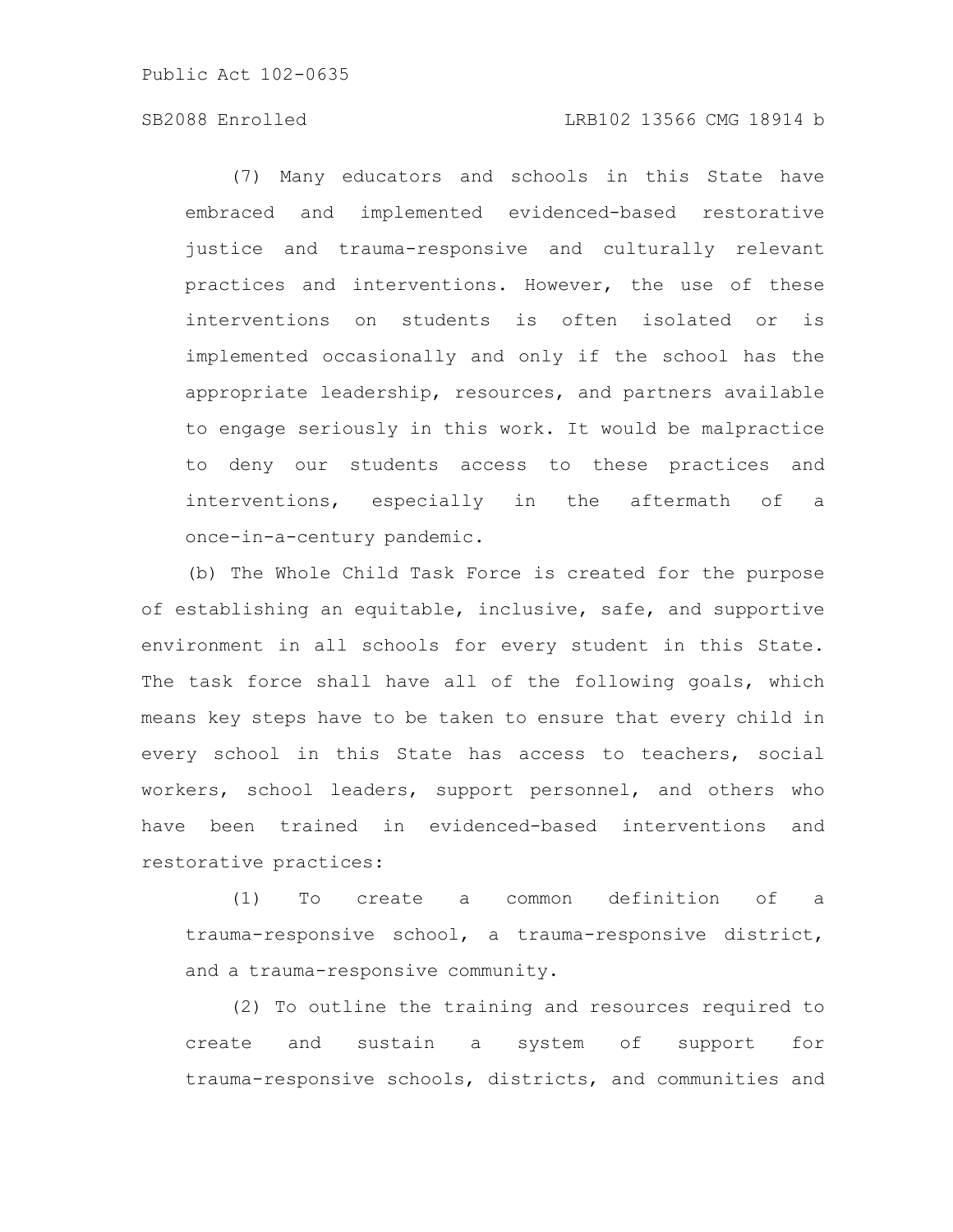to identify this State's role in that work, including recommendations concerning options for redirecting resources from school resource officers to classroom-based support.

(3) To identify or develop a process to conduct an analysis of the organizations that provide training in restorative practices, implicit bias, anti-racism, and trauma-responsive systems, mental health services, and social and emotional services to schools.

(4) To provide recommendations concerning the key data to be collected and reported to ensure that this State has a full and accurate understanding of the progress toward ensuring that all schools, including programs and providers of care to pre-kindergarten children, employ restorative, anti-racist, and trauma-responsive strategies and practices. The data collected must include information relating to the availability of trauma responsive support structures in schools as well as disciplinary practices employed on students in person or through other means, including during remote or blended learning. It should also include information on the use of, and funding for, school resource officers and other similar police personnel in school programs.

(5) To recommend an implementation timeline, including the key roles, responsibilities, and resources to advance this State toward a system in which every school,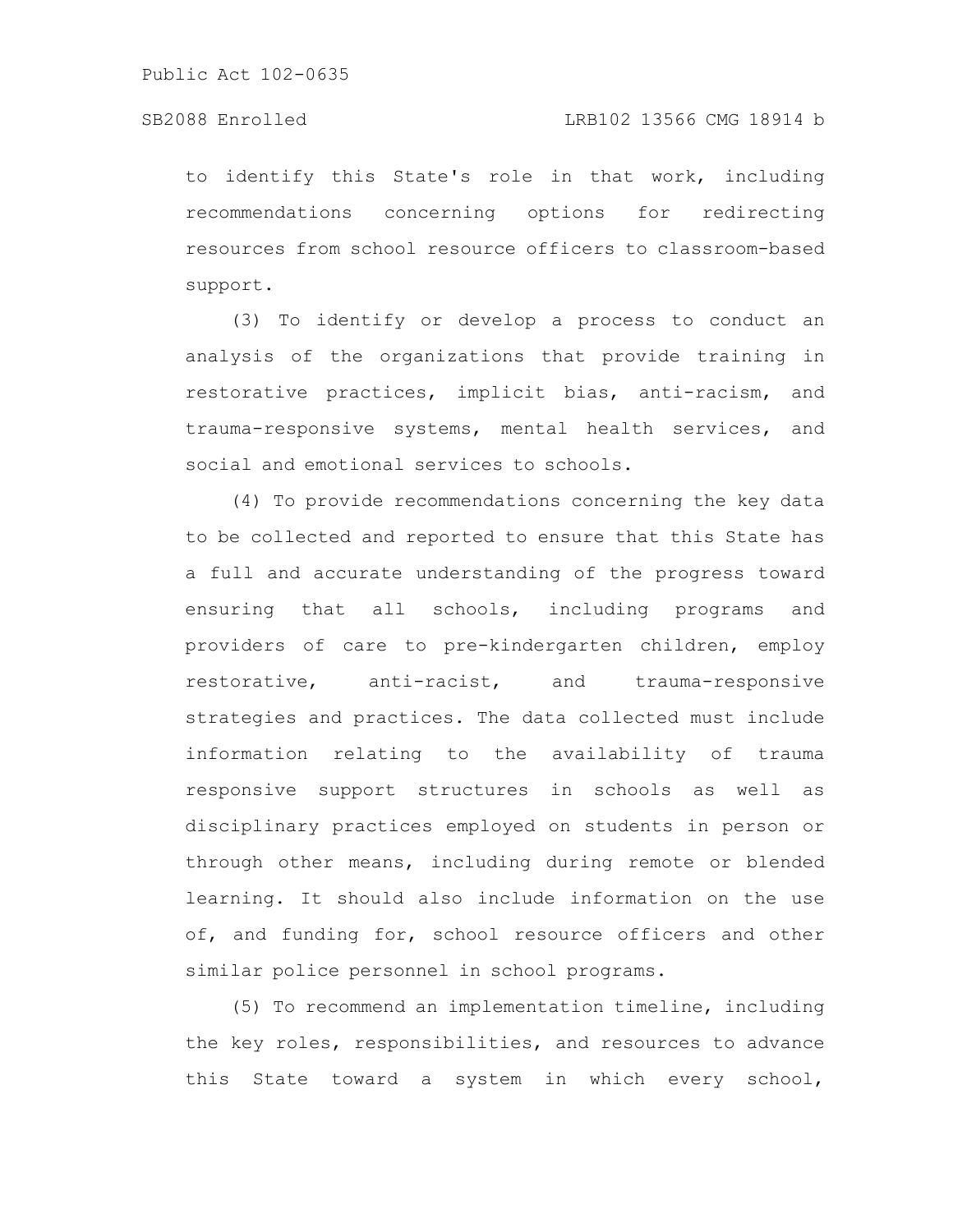district, and community is progressing toward becoming trauma-responsive.

(6) To seek input and feedback from stakeholders, including parents, students, and educators, who reflect the diversity of this State.

(7) To recommend legislation, policies, and practices to prevent learning loss in students during periods of suspension and expulsion, including, but not limited to, remote instruction.

(c) Members of the Whole Child Task Force shall be appointed by the State Superintendent of Education. Members of this task force must represent the diversity of this State and possess the expertise needed to perform the work required to meet the goals of the task force set forth under subsection (a). Members of the task force shall include all of the following:

(1) One member of a statewide professional teachers' organization.

(2) One member of another statewide professional teachers' organization.

(3) One member who represents a school district serving a community with a population of 500,000 or more.

(4) One member of a statewide organization representing social workers.

(5) One member of an organization that has specific expertise in trauma-responsive school practices and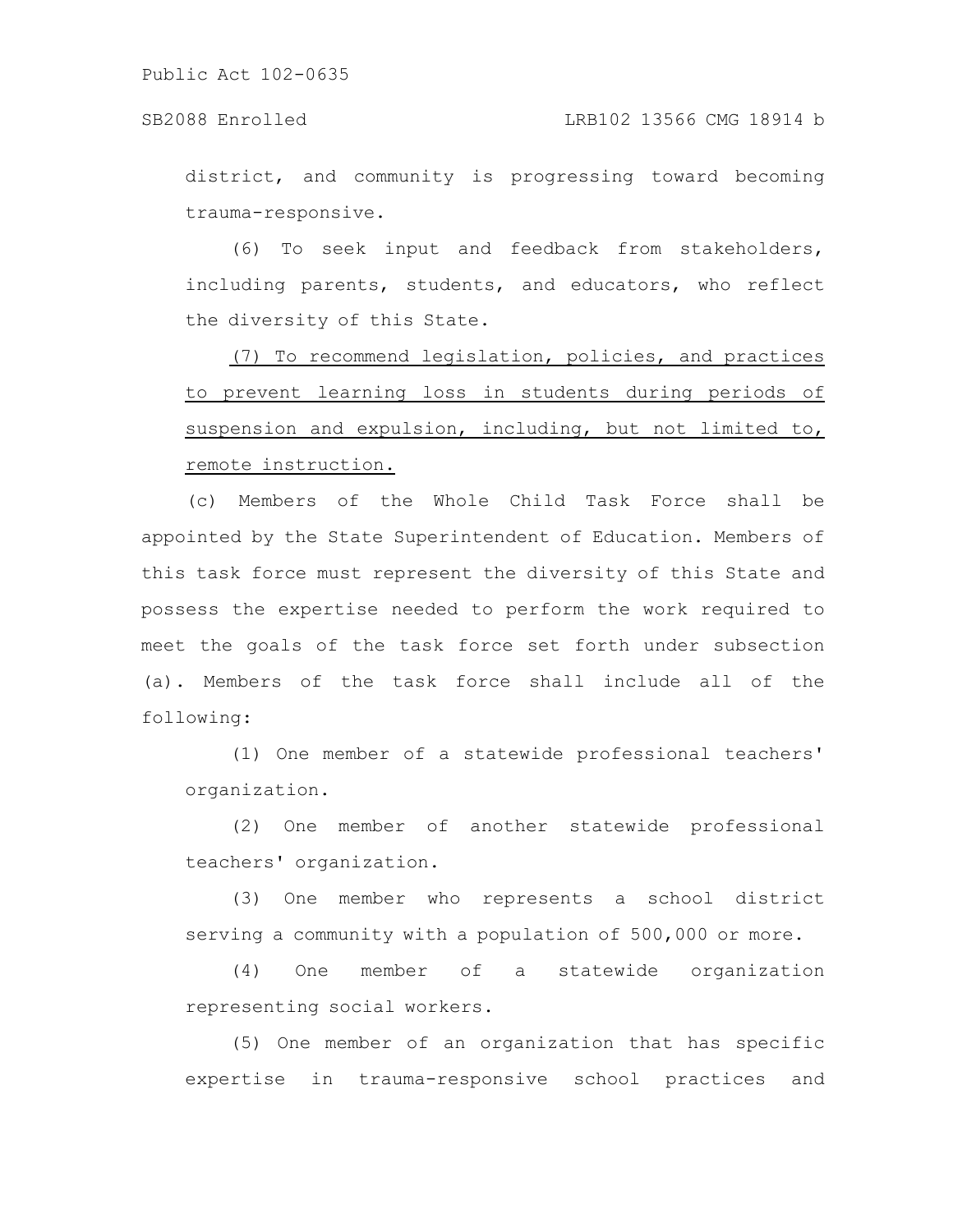### SB2088 Enrolled LRB102 13566 CMG 18914 b

experience in supporting schools in developing trauma-responsive and restorative practices.

(6) One member of another organization that has specific expertise in trauma-responsive school practices and experience in supporting schools in developing trauma-responsive and restorative practices.

(7) One member of a statewide organization that represents school administrators.

(8) One member of a statewide policy organization that works to build a healthy public education system that prepares all students for a successful college, career, and civic life.

(9) One member of a statewide organization that brings teachers together to identify and address issues critical to student success.

(10) One member of the General Assembly recommended by the President of the Senate.

(11) One member of the General Assembly recommended by the Speaker of the House of Representatives.

(12) One member of the General Assembly recommended by the Minority Leader of the Senate.

(13) One member of the General Assembly recommended by the Minority Leader of the House of Representatives.

(14) One member of a civil rights organization that works actively on issues regarding student support.

(15) One administrator from a school district that has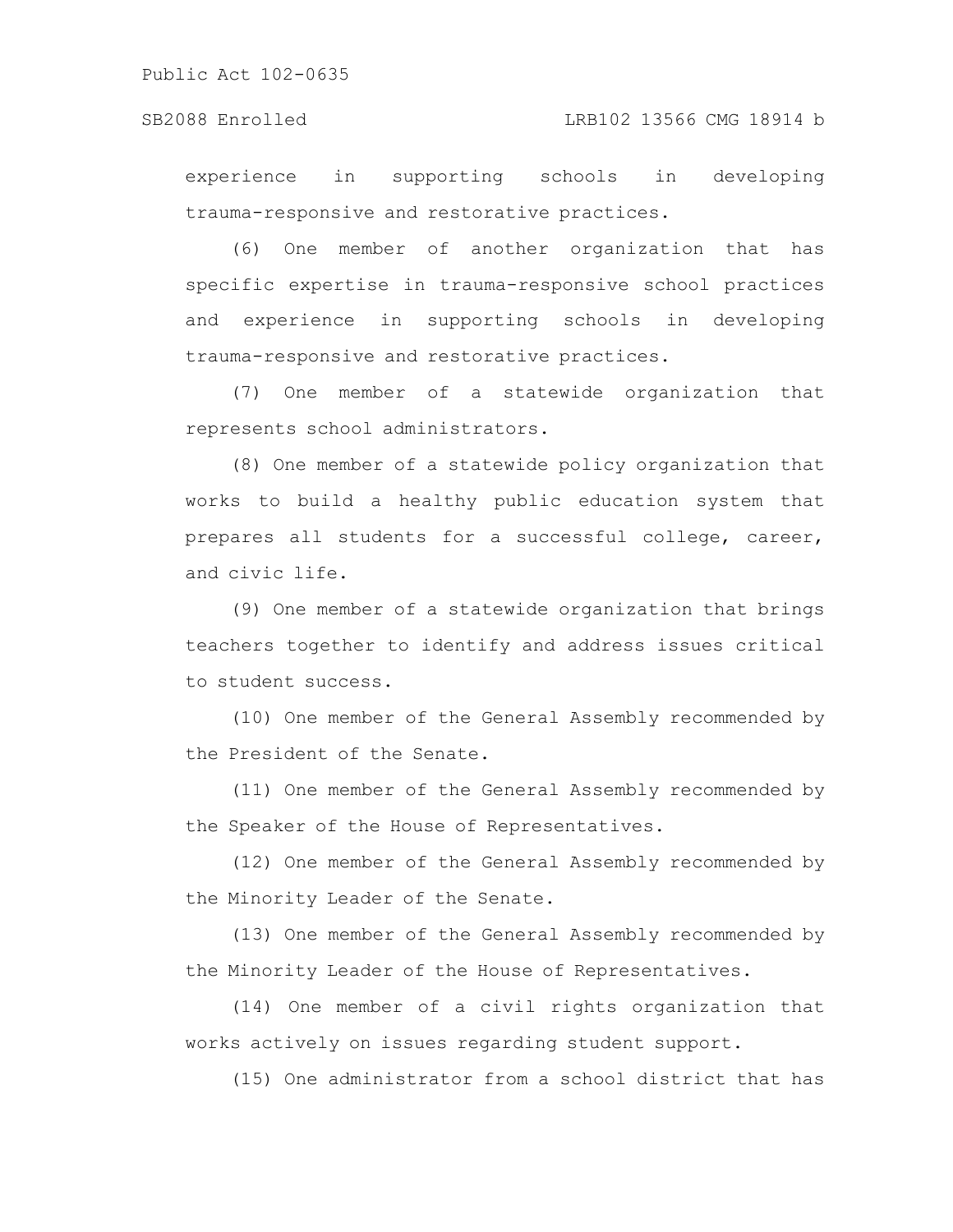actively worked to develop a system of student support that uses a trauma-informed lens.

(16) One educator from a school district that has actively worked to develop a system of student support that uses a trauma-informed lens.

(17) One member of a youth-led organization.

(18) One member of an organization that has demonstrated expertise in restorative practices.

(19) One member of a coalition of mental health and school practitioners who assist schools in developing and implementing trauma-informed and restorative strategies and systems.

(20) One member of an organization whose mission is to promote the safety, health, and economic success of children, youth, and families in this State.

(21) One member who works or has worked as a restorative justice coach or disciplinarian.

(22) One member who works or has worked as a social worker.

(23) One member of the State Board of Education.

(24) One member who represents a statewide principals' organization.

(25) One member who represents a statewide organization of school boards.

(26) One member who has expertise in pre-kindergarten education.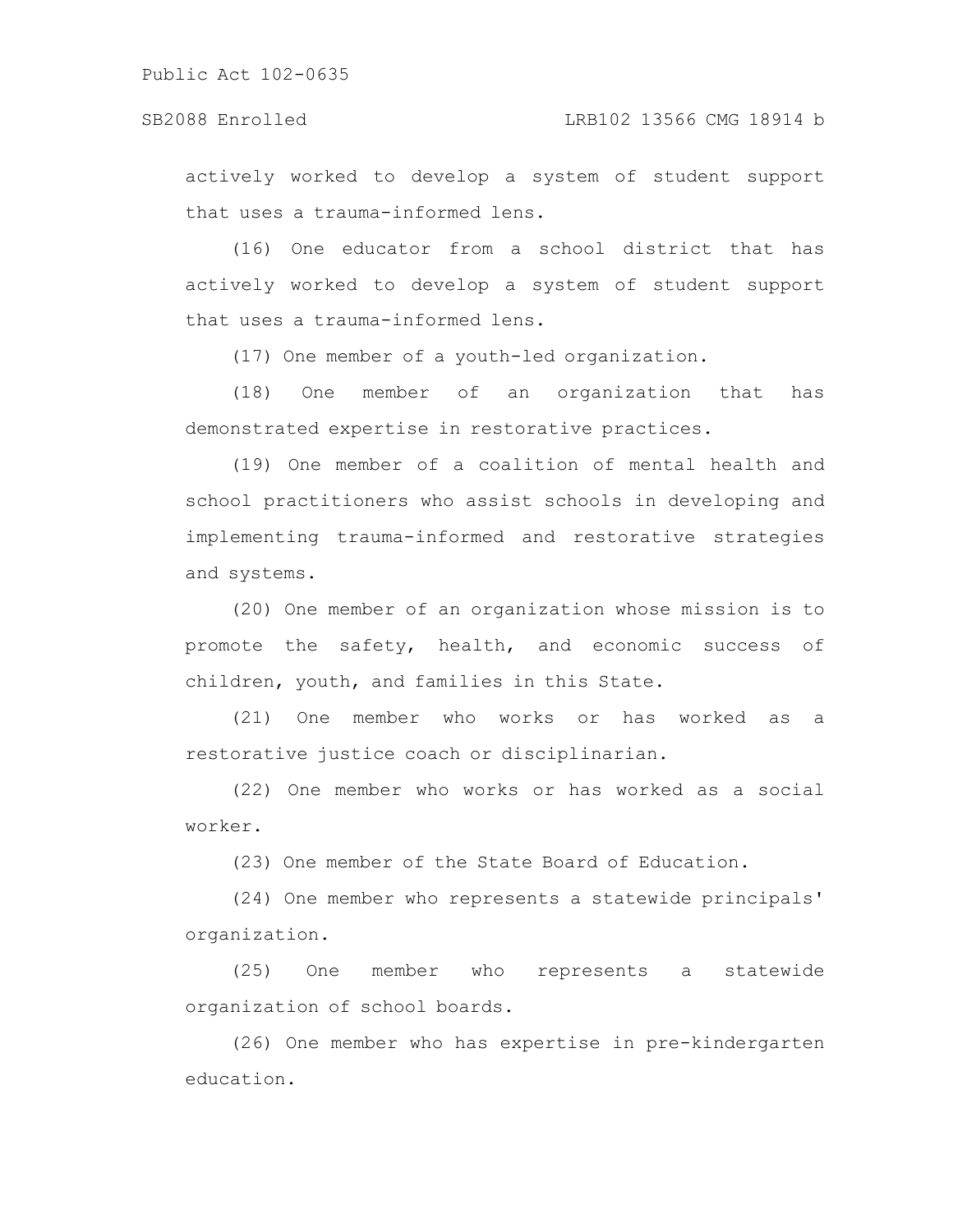(27) One member who represents a school social worker association.

(28) One member who represents an organization that represents school districts in both the south suburbs and collar counties.

(29) One member who is a licensed clinical psychologist who (A) has a doctor of philosophy in the field of clinical psychology and has an appointment at an independent free-standing children's hospital located in Chicago, (B) serves as associate professor at a medical school located in Chicago, and (C) serves as the clinical director of a coalition of voluntary collaboration of organizations that are committed to applying a trauma lens to their efforts on behalf of families and children in the State.

(30) One member who represents a west suburban school district.

## (31) One member who represents an organization representing regional offices of education.

(d) The Whole Child Task Force shall meet at the call of the State Superintendent of Education or his or her designee, who shall serve as as the chairperson. The State Board of Education shall provide administrative and other support to the task force. Members of the task force shall serve without compensation.

(e) The Whole Child Task Force shall submit a report of its